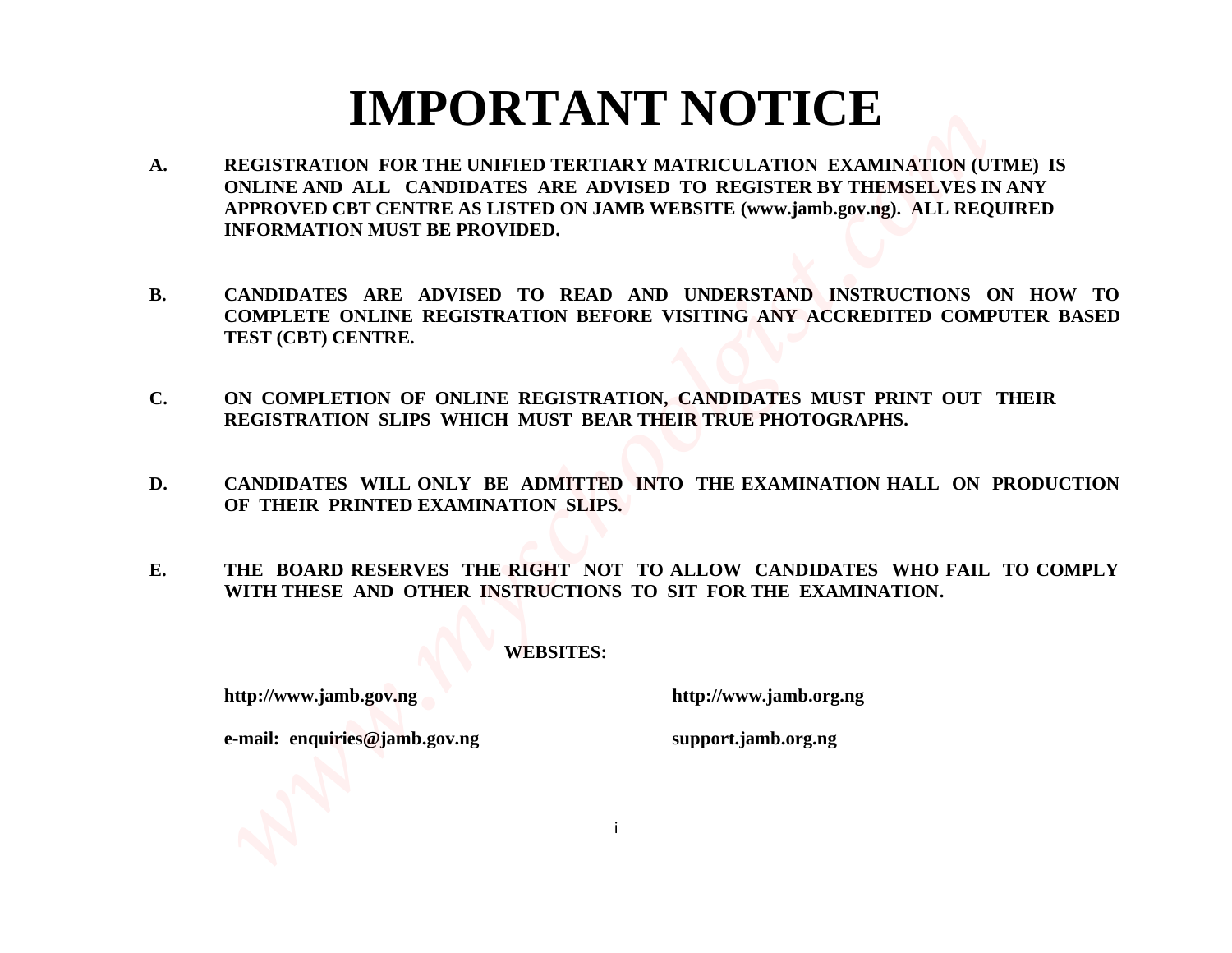First published in 2009 by the Office of the Registrar, Joint Admissions and Matriculation Board, National Headquarters Suleja Road, Bwari P.M.B., 189, Garki, Abuja, Nigeria

c Joint Admissions (and Matriculation Board, 2020.

All rights reserved. No part of this publication may be reproduced or transmitted in any form or by any means, without the written permission of the copyright holder, application for which should be addressed to the Board. Such written permission must be obtained before any part of this publication is stored in a retrieval system of *www.myschoolgist.com*

any nature.

Designed and Typeset by the **Joint Admissions and Matriculation Board.**

ii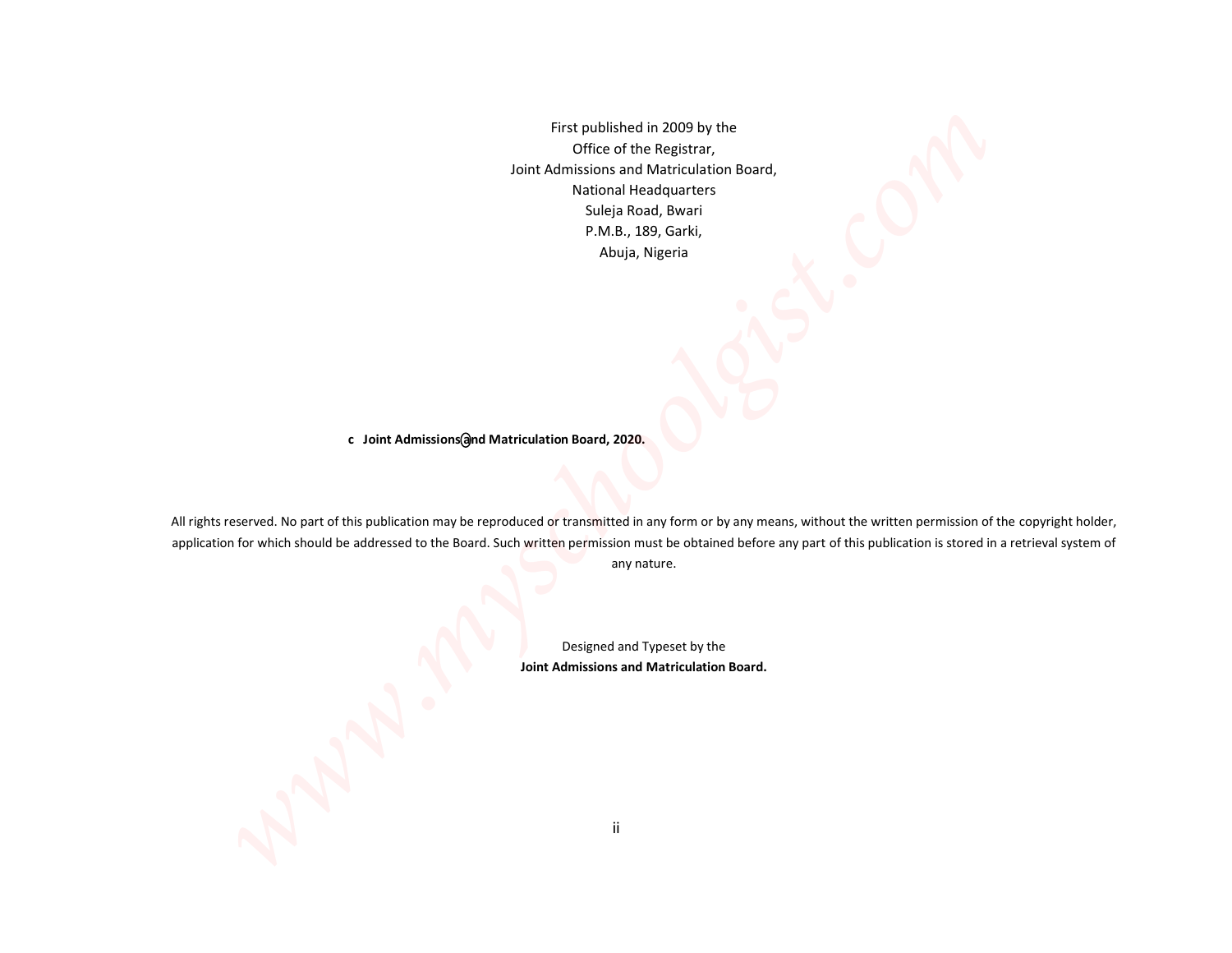| Important Notice -<br>1<br>$\rm ii$<br>Copyright -<br>$\overline{\text{iii}}$<br>Table of Content -<br>vii<br>National Headquarters/Annexes/Liaison Offices<br>viii<br>Zonal Offices of the Board -<br>State Offices of the Board -<br>ix<br>Preface --<br>$\mathbf X$<br><b>CHAPTER ONE</b><br><b>INTRODUCTORY NOTE</b><br>1.0.01<br>Important Points to Note- -<br>$\overline{c}$<br>1.0.02<br>UTME subjects (Examination Requirements) -<br>$\overline{c}$<br>1.0.03<br>Information on Admissions Guidelines -<br>3<br>1.0.04<br><b>General Entry Requirements -</b><br>Direct Entry (DE) Requirements for (2/3/4/5) - Year Degree Programme -<br>3<br>1.0.05<br>Entry into the Examination Hall<br>1.0.06<br>4<br>Candidates with Visual Impairment -<br>1.0.07<br>4<br>1.0.08<br>Conduct During Examination -<br>4<br>Rules and Regulations for dealing with cases of Irregularities at the Board's Examination -<br>5<br>1.0.09<br>1.0.10<br>Examination Malpractices Decree (Act) No. 33 of 1999<br>6<br><b>CHAPTER TWO</b><br>UNIVERSITIES AND OTHER DEGREE-AWARDING INSTITUTIONS IN NIGERIA -<br>7<br>LIST OF UNIVERSITIES AND OTHER DEGREE-AWARDING INSTITUTIONS IN NIGERIA<br>2.0.00<br>Federal Universities -<br>A.<br>8<br><b>B.</b><br>Federal Universities of Agriculture -<br>9<br>C.<br>Federal Universities of Technology -<br>9<br>State Universities -<br>9<br>${\bf D}$<br>$\sim$<br>$\sim$ $\sim$<br>State Universities of Technology -<br>Е.<br>11<br><b>State Universities of Education</b><br>F.<br>11<br>G.<br><b>State University of Medical Sciences</b><br>11<br>H.<br>Private Universities -<br>11<br>$\sim 100$<br>$\sim$<br>Other Degree-Awarding Institutions -<br>15<br>Ι.<br>J.<br>E-Learning Universities of Nigeria -<br>19<br>21<br>K.<br><b>Institutions with Sandwich Programmes</b><br>Institutions with Open and Distance Learning Programmes<br>21<br>L.<br>iii |  |  |  |  |  |  |  |
|------------------------------------------------------------------------------------------------------------------------------------------------------------------------------------------------------------------------------------------------------------------------------------------------------------------------------------------------------------------------------------------------------------------------------------------------------------------------------------------------------------------------------------------------------------------------------------------------------------------------------------------------------------------------------------------------------------------------------------------------------------------------------------------------------------------------------------------------------------------------------------------------------------------------------------------------------------------------------------------------------------------------------------------------------------------------------------------------------------------------------------------------------------------------------------------------------------------------------------------------------------------------------------------------------------------------------------------------------------------------------------------------------------------------------------------------------------------------------------------------------------------------------------------------------------------------------------------------------------------------------------------------------------------------------------------------------------------------------------------------------------------------------------------------------------------------------------------------------------------------------------------------------------|--|--|--|--|--|--|--|
|                                                                                                                                                                                                                                                                                                                                                                                                                                                                                                                                                                                                                                                                                                                                                                                                                                                                                                                                                                                                                                                                                                                                                                                                                                                                                                                                                                                                                                                                                                                                                                                                                                                                                                                                                                                                                                                                                                            |  |  |  |  |  |  |  |
|                                                                                                                                                                                                                                                                                                                                                                                                                                                                                                                                                                                                                                                                                                                                                                                                                                                                                                                                                                                                                                                                                                                                                                                                                                                                                                                                                                                                                                                                                                                                                                                                                                                                                                                                                                                                                                                                                                            |  |  |  |  |  |  |  |
|                                                                                                                                                                                                                                                                                                                                                                                                                                                                                                                                                                                                                                                                                                                                                                                                                                                                                                                                                                                                                                                                                                                                                                                                                                                                                                                                                                                                                                                                                                                                                                                                                                                                                                                                                                                                                                                                                                            |  |  |  |  |  |  |  |
|                                                                                                                                                                                                                                                                                                                                                                                                                                                                                                                                                                                                                                                                                                                                                                                                                                                                                                                                                                                                                                                                                                                                                                                                                                                                                                                                                                                                                                                                                                                                                                                                                                                                                                                                                                                                                                                                                                            |  |  |  |  |  |  |  |
|                                                                                                                                                                                                                                                                                                                                                                                                                                                                                                                                                                                                                                                                                                                                                                                                                                                                                                                                                                                                                                                                                                                                                                                                                                                                                                                                                                                                                                                                                                                                                                                                                                                                                                                                                                                                                                                                                                            |  |  |  |  |  |  |  |
|                                                                                                                                                                                                                                                                                                                                                                                                                                                                                                                                                                                                                                                                                                                                                                                                                                                                                                                                                                                                                                                                                                                                                                                                                                                                                                                                                                                                                                                                                                                                                                                                                                                                                                                                                                                                                                                                                                            |  |  |  |  |  |  |  |
|                                                                                                                                                                                                                                                                                                                                                                                                                                                                                                                                                                                                                                                                                                                                                                                                                                                                                                                                                                                                                                                                                                                                                                                                                                                                                                                                                                                                                                                                                                                                                                                                                                                                                                                                                                                                                                                                                                            |  |  |  |  |  |  |  |
|                                                                                                                                                                                                                                                                                                                                                                                                                                                                                                                                                                                                                                                                                                                                                                                                                                                                                                                                                                                                                                                                                                                                                                                                                                                                                                                                                                                                                                                                                                                                                                                                                                                                                                                                                                                                                                                                                                            |  |  |  |  |  |  |  |
|                                                                                                                                                                                                                                                                                                                                                                                                                                                                                                                                                                                                                                                                                                                                                                                                                                                                                                                                                                                                                                                                                                                                                                                                                                                                                                                                                                                                                                                                                                                                                                                                                                                                                                                                                                                                                                                                                                            |  |  |  |  |  |  |  |
|                                                                                                                                                                                                                                                                                                                                                                                                                                                                                                                                                                                                                                                                                                                                                                                                                                                                                                                                                                                                                                                                                                                                                                                                                                                                                                                                                                                                                                                                                                                                                                                                                                                                                                                                                                                                                                                                                                            |  |  |  |  |  |  |  |
|                                                                                                                                                                                                                                                                                                                                                                                                                                                                                                                                                                                                                                                                                                                                                                                                                                                                                                                                                                                                                                                                                                                                                                                                                                                                                                                                                                                                                                                                                                                                                                                                                                                                                                                                                                                                                                                                                                            |  |  |  |  |  |  |  |
|                                                                                                                                                                                                                                                                                                                                                                                                                                                                                                                                                                                                                                                                                                                                                                                                                                                                                                                                                                                                                                                                                                                                                                                                                                                                                                                                                                                                                                                                                                                                                                                                                                                                                                                                                                                                                                                                                                            |  |  |  |  |  |  |  |
|                                                                                                                                                                                                                                                                                                                                                                                                                                                                                                                                                                                                                                                                                                                                                                                                                                                                                                                                                                                                                                                                                                                                                                                                                                                                                                                                                                                                                                                                                                                                                                                                                                                                                                                                                                                                                                                                                                            |  |  |  |  |  |  |  |
|                                                                                                                                                                                                                                                                                                                                                                                                                                                                                                                                                                                                                                                                                                                                                                                                                                                                                                                                                                                                                                                                                                                                                                                                                                                                                                                                                                                                                                                                                                                                                                                                                                                                                                                                                                                                                                                                                                            |  |  |  |  |  |  |  |
|                                                                                                                                                                                                                                                                                                                                                                                                                                                                                                                                                                                                                                                                                                                                                                                                                                                                                                                                                                                                                                                                                                                                                                                                                                                                                                                                                                                                                                                                                                                                                                                                                                                                                                                                                                                                                                                                                                            |  |  |  |  |  |  |  |
|                                                                                                                                                                                                                                                                                                                                                                                                                                                                                                                                                                                                                                                                                                                                                                                                                                                                                                                                                                                                                                                                                                                                                                                                                                                                                                                                                                                                                                                                                                                                                                                                                                                                                                                                                                                                                                                                                                            |  |  |  |  |  |  |  |
|                                                                                                                                                                                                                                                                                                                                                                                                                                                                                                                                                                                                                                                                                                                                                                                                                                                                                                                                                                                                                                                                                                                                                                                                                                                                                                                                                                                                                                                                                                                                                                                                                                                                                                                                                                                                                                                                                                            |  |  |  |  |  |  |  |
|                                                                                                                                                                                                                                                                                                                                                                                                                                                                                                                                                                                                                                                                                                                                                                                                                                                                                                                                                                                                                                                                                                                                                                                                                                                                                                                                                                                                                                                                                                                                                                                                                                                                                                                                                                                                                                                                                                            |  |  |  |  |  |  |  |
|                                                                                                                                                                                                                                                                                                                                                                                                                                                                                                                                                                                                                                                                                                                                                                                                                                                                                                                                                                                                                                                                                                                                                                                                                                                                                                                                                                                                                                                                                                                                                                                                                                                                                                                                                                                                                                                                                                            |  |  |  |  |  |  |  |
|                                                                                                                                                                                                                                                                                                                                                                                                                                                                                                                                                                                                                                                                                                                                                                                                                                                                                                                                                                                                                                                                                                                                                                                                                                                                                                                                                                                                                                                                                                                                                                                                                                                                                                                                                                                                                                                                                                            |  |  |  |  |  |  |  |
|                                                                                                                                                                                                                                                                                                                                                                                                                                                                                                                                                                                                                                                                                                                                                                                                                                                                                                                                                                                                                                                                                                                                                                                                                                                                                                                                                                                                                                                                                                                                                                                                                                                                                                                                                                                                                                                                                                            |  |  |  |  |  |  |  |
|                                                                                                                                                                                                                                                                                                                                                                                                                                                                                                                                                                                                                                                                                                                                                                                                                                                                                                                                                                                                                                                                                                                                                                                                                                                                                                                                                                                                                                                                                                                                                                                                                                                                                                                                                                                                                                                                                                            |  |  |  |  |  |  |  |
|                                                                                                                                                                                                                                                                                                                                                                                                                                                                                                                                                                                                                                                                                                                                                                                                                                                                                                                                                                                                                                                                                                                                                                                                                                                                                                                                                                                                                                                                                                                                                                                                                                                                                                                                                                                                                                                                                                            |  |  |  |  |  |  |  |
|                                                                                                                                                                                                                                                                                                                                                                                                                                                                                                                                                                                                                                                                                                                                                                                                                                                                                                                                                                                                                                                                                                                                                                                                                                                                                                                                                                                                                                                                                                                                                                                                                                                                                                                                                                                                                                                                                                            |  |  |  |  |  |  |  |
|                                                                                                                                                                                                                                                                                                                                                                                                                                                                                                                                                                                                                                                                                                                                                                                                                                                                                                                                                                                                                                                                                                                                                                                                                                                                                                                                                                                                                                                                                                                                                                                                                                                                                                                                                                                                                                                                                                            |  |  |  |  |  |  |  |
|                                                                                                                                                                                                                                                                                                                                                                                                                                                                                                                                                                                                                                                                                                                                                                                                                                                                                                                                                                                                                                                                                                                                                                                                                                                                                                                                                                                                                                                                                                                                                                                                                                                                                                                                                                                                                                                                                                            |  |  |  |  |  |  |  |
|                                                                                                                                                                                                                                                                                                                                                                                                                                                                                                                                                                                                                                                                                                                                                                                                                                                                                                                                                                                                                                                                                                                                                                                                                                                                                                                                                                                                                                                                                                                                                                                                                                                                                                                                                                                                                                                                                                            |  |  |  |  |  |  |  |
|                                                                                                                                                                                                                                                                                                                                                                                                                                                                                                                                                                                                                                                                                                                                                                                                                                                                                                                                                                                                                                                                                                                                                                                                                                                                                                                                                                                                                                                                                                                                                                                                                                                                                                                                                                                                                                                                                                            |  |  |  |  |  |  |  |
|                                                                                                                                                                                                                                                                                                                                                                                                                                                                                                                                                                                                                                                                                                                                                                                                                                                                                                                                                                                                                                                                                                                                                                                                                                                                                                                                                                                                                                                                                                                                                                                                                                                                                                                                                                                                                                                                                                            |  |  |  |  |  |  |  |
|                                                                                                                                                                                                                                                                                                                                                                                                                                                                                                                                                                                                                                                                                                                                                                                                                                                                                                                                                                                                                                                                                                                                                                                                                                                                                                                                                                                                                                                                                                                                                                                                                                                                                                                                                                                                                                                                                                            |  |  |  |  |  |  |  |
|                                                                                                                                                                                                                                                                                                                                                                                                                                                                                                                                                                                                                                                                                                                                                                                                                                                                                                                                                                                                                                                                                                                                                                                                                                                                                                                                                                                                                                                                                                                                                                                                                                                                                                                                                                                                                                                                                                            |  |  |  |  |  |  |  |
|                                                                                                                                                                                                                                                                                                                                                                                                                                                                                                                                                                                                                                                                                                                                                                                                                                                                                                                                                                                                                                                                                                                                                                                                                                                                                                                                                                                                                                                                                                                                                                                                                                                                                                                                                                                                                                                                                                            |  |  |  |  |  |  |  |
|                                                                                                                                                                                                                                                                                                                                                                                                                                                                                                                                                                                                                                                                                                                                                                                                                                                                                                                                                                                                                                                                                                                                                                                                                                                                                                                                                                                                                                                                                                                                                                                                                                                                                                                                                                                                                                                                                                            |  |  |  |  |  |  |  |
|                                                                                                                                                                                                                                                                                                                                                                                                                                                                                                                                                                                                                                                                                                                                                                                                                                                                                                                                                                                                                                                                                                                                                                                                                                                                                                                                                                                                                                                                                                                                                                                                                                                                                                                                                                                                                                                                                                            |  |  |  |  |  |  |  |
|                                                                                                                                                                                                                                                                                                                                                                                                                                                                                                                                                                                                                                                                                                                                                                                                                                                                                                                                                                                                                                                                                                                                                                                                                                                                                                                                                                                                                                                                                                                                                                                                                                                                                                                                                                                                                                                                                                            |  |  |  |  |  |  |  |
|                                                                                                                                                                                                                                                                                                                                                                                                                                                                                                                                                                                                                                                                                                                                                                                                                                                                                                                                                                                                                                                                                                                                                                                                                                                                                                                                                                                                                                                                                                                                                                                                                                                                                                                                                                                                                                                                                                            |  |  |  |  |  |  |  |
|                                                                                                                                                                                                                                                                                                                                                                                                                                                                                                                                                                                                                                                                                                                                                                                                                                                                                                                                                                                                                                                                                                                                                                                                                                                                                                                                                                                                                                                                                                                                                                                                                                                                                                                                                                                                                                                                                                            |  |  |  |  |  |  |  |
|                                                                                                                                                                                                                                                                                                                                                                                                                                                                                                                                                                                                                                                                                                                                                                                                                                                                                                                                                                                                                                                                                                                                                                                                                                                                                                                                                                                                                                                                                                                                                                                                                                                                                                                                                                                                                                                                                                            |  |  |  |  |  |  |  |
|                                                                                                                                                                                                                                                                                                                                                                                                                                                                                                                                                                                                                                                                                                                                                                                                                                                                                                                                                                                                                                                                                                                                                                                                                                                                                                                                                                                                                                                                                                                                                                                                                                                                                                                                                                                                                                                                                                            |  |  |  |  |  |  |  |
|                                                                                                                                                                                                                                                                                                                                                                                                                                                                                                                                                                                                                                                                                                                                                                                                                                                                                                                                                                                                                                                                                                                                                                                                                                                                                                                                                                                                                                                                                                                                                                                                                                                                                                                                                                                                                                                                                                            |  |  |  |  |  |  |  |
|                                                                                                                                                                                                                                                                                                                                                                                                                                                                                                                                                                                                                                                                                                                                                                                                                                                                                                                                                                                                                                                                                                                                                                                                                                                                                                                                                                                                                                                                                                                                                                                                                                                                                                                                                                                                                                                                                                            |  |  |  |  |  |  |  |
|                                                                                                                                                                                                                                                                                                                                                                                                                                                                                                                                                                                                                                                                                                                                                                                                                                                                                                                                                                                                                                                                                                                                                                                                                                                                                                                                                                                                                                                                                                                                                                                                                                                                                                                                                                                                                                                                                                            |  |  |  |  |  |  |  |
|                                                                                                                                                                                                                                                                                                                                                                                                                                                                                                                                                                                                                                                                                                                                                                                                                                                                                                                                                                                                                                                                                                                                                                                                                                                                                                                                                                                                                                                                                                                                                                                                                                                                                                                                                                                                                                                                                                            |  |  |  |  |  |  |  |
|                                                                                                                                                                                                                                                                                                                                                                                                                                                                                                                                                                                                                                                                                                                                                                                                                                                                                                                                                                                                                                                                                                                                                                                                                                                                                                                                                                                                                                                                                                                                                                                                                                                                                                                                                                                                                                                                                                            |  |  |  |  |  |  |  |
|                                                                                                                                                                                                                                                                                                                                                                                                                                                                                                                                                                                                                                                                                                                                                                                                                                                                                                                                                                                                                                                                                                                                                                                                                                                                                                                                                                                                                                                                                                                                                                                                                                                                                                                                                                                                                                                                                                            |  |  |  |  |  |  |  |
|                                                                                                                                                                                                                                                                                                                                                                                                                                                                                                                                                                                                                                                                                                                                                                                                                                                                                                                                                                                                                                                                                                                                                                                                                                                                                                                                                                                                                                                                                                                                                                                                                                                                                                                                                                                                                                                                                                            |  |  |  |  |  |  |  |
|                                                                                                                                                                                                                                                                                                                                                                                                                                                                                                                                                                                                                                                                                                                                                                                                                                                                                                                                                                                                                                                                                                                                                                                                                                                                                                                                                                                                                                                                                                                                                                                                                                                                                                                                                                                                                                                                                                            |  |  |  |  |  |  |  |
|                                                                                                                                                                                                                                                                                                                                                                                                                                                                                                                                                                                                                                                                                                                                                                                                                                                                                                                                                                                                                                                                                                                                                                                                                                                                                                                                                                                                                                                                                                                                                                                                                                                                                                                                                                                                                                                                                                            |  |  |  |  |  |  |  |
|                                                                                                                                                                                                                                                                                                                                                                                                                                                                                                                                                                                                                                                                                                                                                                                                                                                                                                                                                                                                                                                                                                                                                                                                                                                                                                                                                                                                                                                                                                                                                                                                                                                                                                                                                                                                                                                                                                            |  |  |  |  |  |  |  |
|                                                                                                                                                                                                                                                                                                                                                                                                                                                                                                                                                                                                                                                                                                                                                                                                                                                                                                                                                                                                                                                                                                                                                                                                                                                                                                                                                                                                                                                                                                                                                                                                                                                                                                                                                                                                                                                                                                            |  |  |  |  |  |  |  |
|                                                                                                                                                                                                                                                                                                                                                                                                                                                                                                                                                                                                                                                                                                                                                                                                                                                                                                                                                                                                                                                                                                                                                                                                                                                                                                                                                                                                                                                                                                                                                                                                                                                                                                                                                                                                                                                                                                            |  |  |  |  |  |  |  |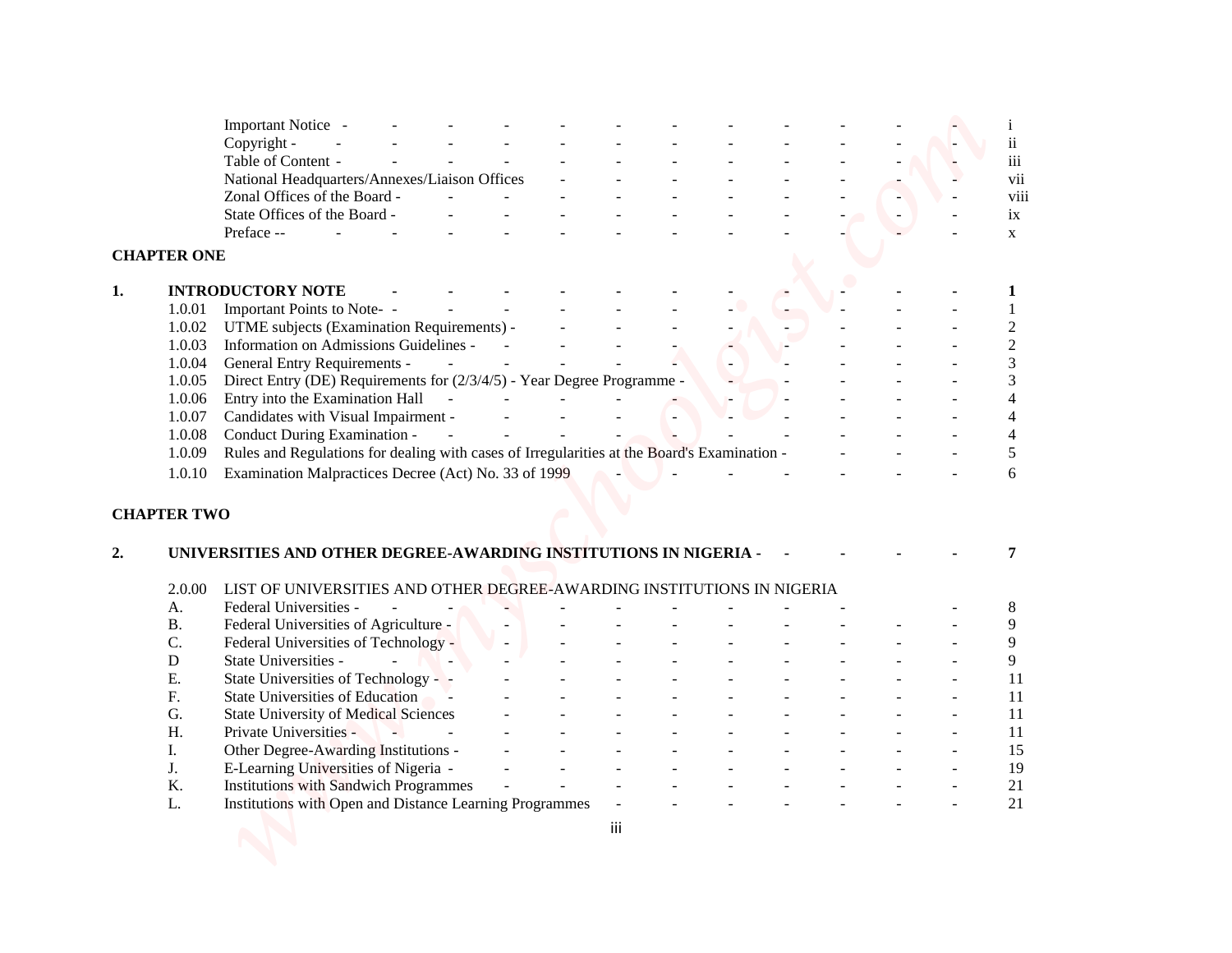| 2.0.01           | State, Federal Universities and their Catchment Areas -                          |  |  |  |  |
|------------------|----------------------------------------------------------------------------------|--|--|--|--|
| 2.0.02           | <b>State Universities and Localities</b>                                         |  |  |  |  |
| 2.0.03           | First Degree Holders -<br>$\omega$                                               |  |  |  |  |
|                  |                                                                                  |  |  |  |  |
|                  |                                                                                  |  |  |  |  |
|                  |                                                                                  |  |  |  |  |
| 2.2.00           | SPECIFIC ENTRY REQUIREMENTS AND OTHER INFORMATION FOR INDIVIDUAL UNIVERSITIES    |  |  |  |  |
| 2.2.01           | Benson Idahosa University, Benin City-                                           |  |  |  |  |
| 2.2.02           | University of Ibadan-<br>$\sim$<br>$\sim$ $^{-1}$                                |  |  |  |  |
| 2.2.03           | University of Lagos, Akoka, Lagos -                                              |  |  |  |  |
| 2.2.04           | Obafemi Awolowo University, Ile-Ife-                                             |  |  |  |  |
| 2.2.05           | University of Nigeria, Nsukka                                                    |  |  |  |  |
| 2.2.06           | Covenant University, Otta-                                                       |  |  |  |  |
| 2.2.07           | Federal University of Agriculture, Abeokuta -                                    |  |  |  |  |
| 2.2.08           | Federal University of Technology, Akure - -                                      |  |  |  |  |
| 22.09            | Ebonyi State University, Abakaliki -                                             |  |  |  |  |
| 2.2.10           | Salem University, Lokoja -                                                       |  |  |  |  |
| 2.2.11           | Crescent University, Abeokuta -                                                  |  |  |  |  |
| 2.2.12           | Federal University of Technology, Minna-                                         |  |  |  |  |
| 2.2.13           | Federal University of Petroleum Resources, Effurun -                             |  |  |  |  |
| 2.2.14           | University of Abuja -                                                            |  |  |  |  |
| 2.2.15           | Federal University of Technology, Owerri                                         |  |  |  |  |
| 2.2.16           | University of Ilorin -                                                           |  |  |  |  |
| 2.2.17           | Veritas University, Abuja -                                                      |  |  |  |  |
| 2.2.18           | Kaduna State University, Kaduna - -                                              |  |  |  |  |
| 2.2.19<br>2.2.20 | Ajayi Crowther University, (ACU), Oyo -<br>Ekiti State University, Ado-Ekiti - - |  |  |  |  |
| 2.2.21           | University of Port Harcourt -                                                    |  |  |  |  |
| 2.2.22           | University of Calabar -                                                          |  |  |  |  |
| 2.2.23           | Caritas University, Amorji-Nike, Enugu -                                         |  |  |  |  |
| 2.2.24           | Tai Solarin University of Education, Ijebu-Ode -                                 |  |  |  |  |
| 2.2.25           | Akwa-Ibom State University, Ikot Akpaden -                                       |  |  |  |  |
| 2.2.26           | National Open University of Nigeria, Abuja -                                     |  |  |  |  |
| 2.2.27           | Enugu State University of Science and Technology, Enugu                          |  |  |  |  |
| 2.2.28           | Michael Okpara University of Agriculture, Umudike -                              |  |  |  |  |
| 2.2.29           | Redeemer's University, Ede                                                       |  |  |  |  |
| 2.2.30           | Wellspring University, Benin City -                                              |  |  |  |  |
| 2.2.31           | University of Agriculture, Makurdi -                                             |  |  |  |  |
| 2.2.32           | Bayero University, Kano -                                                        |  |  |  |  |
| 2.2.33           | Lagos State University, Ojo                                                      |  |  |  |  |
|                  |                                                                                  |  |  |  |  |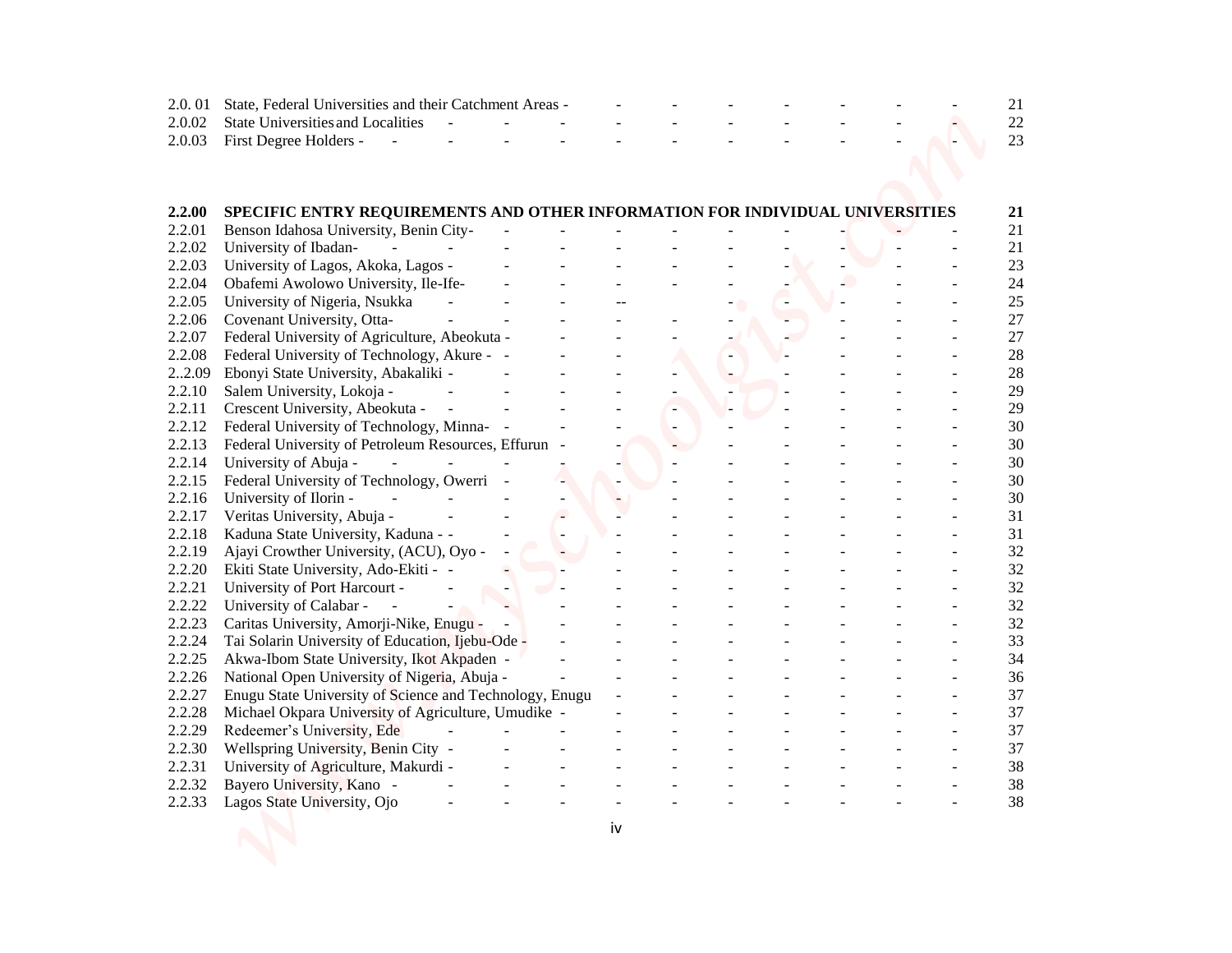|            | 2.2.34               | Osun State University, Osogbo                                                                                     |                   |                     |              |                |  |  |  | 38  |
|------------|----------------------|-------------------------------------------------------------------------------------------------------------------|-------------------|---------------------|--------------|----------------|--|--|--|-----|
|            | 2.2.35               | Ignatius Ajuru University of Education, Rumuolumeni, Port Harcourt -                                              |                   |                     |              |                |  |  |  | 38  |
|            | 2.2.36               | Paul University, Awka<br>$\sim$                                                                                   |                   |                     |              |                |  |  |  | 39  |
|            | 2.2.37               | Kwara State University, Malete                                                                                    |                   |                     |              |                |  |  |  | 39  |
|            | 2.2.38               | Federal College of Education (Technical), Omoku, Rivers State (in affiliation with University of Nigeria, Nsukka) |                   |                     |              |                |  |  |  | 39  |
|            | 2.2.39               | Nigerian Police Academy, Wudil, Kano State                                                                        |                   |                     |              |                |  |  |  | 39  |
|            | 2.2.40               | Samuel Adegboyega University, Ogwa, Edo State                                                                     |                   |                     |              |                |  |  |  | 40  |
|            | 2.2.41               | Rhema University, Aba -                                                                                           | <b>Contractor</b> | $\omega_{\rm{eff}}$ | $\mathbf{r}$ | $\blacksquare$ |  |  |  | 40  |
|            | 2.2.42               | Ondo State University of Science and Technology, Okitipupa -                                                      |                   |                     |              |                |  |  |  | 40  |
|            | 2.2.43               | Federal University, Otuoke, Bayelsa State -                                                                       |                   |                     |              |                |  |  |  | 40  |
|            | 2.2.44               | Nigerian Defence Academy, Kaduna                                                                                  |                   |                     |              |                |  |  |  | 41  |
|            | 2.2.45               | Delta State University, Abraka                                                                                    |                   |                     |              |                |  |  |  | 41  |
|            | 2.2.46               | Federal University, Lafia -                                                                                       |                   |                     |              |                |  |  |  | 42  |
|            | 2.2.47               | University of Jos, Jos                                                                                            |                   |                     |              |                |  |  |  | 42  |
|            | 2.2.48               | Augustine University, Ilara, Epe                                                                                  | $\sim$ $-$        |                     |              |                |  |  |  | 42  |
|            | 2.2.49               | University of Benin, Benin City                                                                                   | $\sim$ $-$        |                     |              |                |  |  |  | 43  |
|            | 2.2.50               |                                                                                                                   |                   |                     |              |                |  |  |  | 43  |
|            | 2.2.51               | Godfrey Okoye University, Ugwuomu-Nike, Enugu State<br>Edo University Iyamho, Edo State -                         |                   |                     |              |                |  |  |  | 44  |
|            |                      |                                                                                                                   |                   |                     |              |                |  |  |  |     |
|            | 2.3.00               | Programmes, Entry Requirements and Institutions where Tenable -                                                   |                   |                     |              |                |  |  |  | 45  |
| A.         |                      | Administration -                                                                                                  |                   |                     |              |                |  |  |  | 45  |
| <b>B.</b>  |                      | Agriculture                                                                                                       |                   |                     |              |                |  |  |  | 76  |
| C.         |                      | Arts/Humanities -                                                                                                 |                   |                     |              |                |  |  |  | 131 |
| E          |                      | Education                                                                                                         |                   |                     |              |                |  |  |  | 200 |
| F.         |                      | Engineering/Environmental/Technology                                                                              |                   |                     |              |                |  |  |  | 336 |
| G.         |                      | Law                                                                                                               |                   |                     |              |                |  |  |  | 418 |
| Η,         |                      | Medical/Pharmaceutical/Health Sciences                                                                            |                   |                     |              |                |  |  |  | 428 |
| I.         |                      | Sciences-                                                                                                         |                   |                     |              |                |  |  |  | 452 |
| J.         |                      | Social/Management Sciences                                                                                        |                   |                     |              |                |  |  |  | 574 |
|            | <b>CHAPTER THREE</b> |                                                                                                                   |                   |                     |              |                |  |  |  |     |
|            |                      |                                                                                                                   |                   |                     |              |                |  |  |  |     |
|            |                      | POLYTECHNICS AND MONOTECHNICS -                                                                                   |                   |                     |              |                |  |  |  | 670 |
|            | 3.0.00               | LIST OF POLYTECHNICS AND MONOTECHNICS IN NIGERIA                                                                  |                   |                     |              |                |  |  |  | 671 |
| A.         |                      | Federal Polytechnics                                                                                              |                   |                     |              |                |  |  |  | 671 |
| <b>B.</b>  |                      | <b>State Polytechnics</b>                                                                                         |                   |                     |              |                |  |  |  | 672 |
| C.         |                      | Polytechnics with NCE programmes                                                                                  |                   |                     |              |                |  |  |  | 675 |
| D.         |                      | Private Polytechnics                                                                                              |                   |                     |              |                |  |  |  | 675 |
| Ε.         |                      | <b>Federal Monotechnics</b>                                                                                       |                   |                     |              |                |  |  |  | 678 |
| ${\bf F}.$ |                      | <b>State Monotechnics</b>                                                                                         |                   |                     |              |                |  |  |  | 680 |
|            |                      |                                                                                                                   |                   |                     |              |                |  |  |  |     |
|            |                      |                                                                                                                   |                   |                     |              | v              |  |  |  |     |
|            |                      |                                                                                                                   |                   |                     |              |                |  |  |  |     |
|            |                      |                                                                                                                   |                   |                     |              |                |  |  |  |     |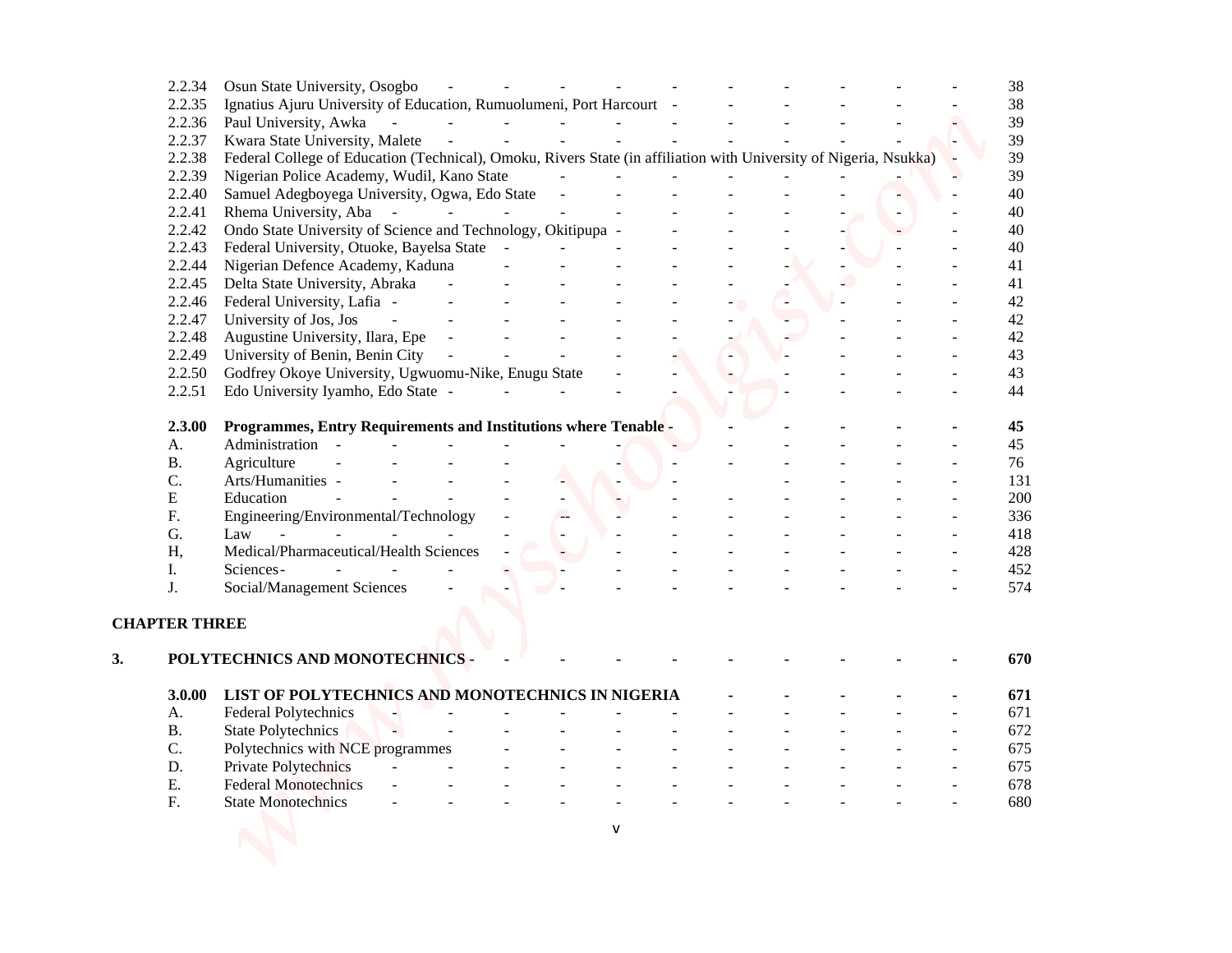|    | G.                  | Private Monotechnics                                                                                                                     |  |    |  |  |  | 682        |  |
|----|---------------------|------------------------------------------------------------------------------------------------------------------------------------------|--|----|--|--|--|------------|--|
|    | Η,                  | Colleges of Health Science -                                                                                                             |  |    |  |  |  | 683        |  |
|    | 3.0.01              | SPECIFIC ENTRY REQUIREMENTS AND OTHER INFORMATION FOR INDIVIDUAL<br>POLYTECHNICS AND MONOTECHNICS                                        |  |    |  |  |  | 684        |  |
|    | A.                  | Federal Polytechnic, Auchi                                                                                                               |  |    |  |  |  | 684        |  |
|    | 3.0.02              | Programmes Available at the National Diploma (ND) and Entry Requirements -                                                               |  |    |  |  |  | 685        |  |
|    | <b>CHAPTER FOUR</b> |                                                                                                                                          |  |    |  |  |  |            |  |
| 4. |                     | INNOVATION ENTERPRISE INSTITUTIONS (IEIs)-                                                                                               |  |    |  |  |  | 772        |  |
|    | 4.0.00<br>4.0.01    | List of Innovation Enterprise institutions in Nigeria<br>Programmes in Innovation Enterprise Institutions (IEIs) and Entry Requirements- |  |    |  |  |  | 773<br>783 |  |
|    | <b>CHAPTER FIVE</b> |                                                                                                                                          |  |    |  |  |  |            |  |
| 5. |                     | <b>COLLEGES OF EDUCATION - --</b>                                                                                                        |  |    |  |  |  | 784        |  |
|    | 5.0.00<br>A         | List of Colleges of Education in Nigeria<br>Federal Colleges of Education (Regular)                                                      |  |    |  |  |  | 785<br>785 |  |
|    | <b>B.</b>           | Federal Colleges of Education (Technical) -                                                                                              |  |    |  |  |  | 785        |  |
|    | $\mathbf{C}$ .      | Federal Colleges of Education (Special)                                                                                                  |  |    |  |  |  | 786        |  |
|    | D.                  | <b>State Colleges of Education</b>                                                                                                       |  |    |  |  |  | 786        |  |
|    | $\mathbf F$         | Private Colleges of Education                                                                                                            |  |    |  |  |  | 788        |  |
|    | 5.0.01              | Programmes in Colleges of Education and Entry Requirements-                                                                              |  |    |  |  |  | 794        |  |
|    |                     |                                                                                                                                          |  |    |  |  |  |            |  |
|    |                     |                                                                                                                                          |  |    |  |  |  |            |  |
|    |                     |                                                                                                                                          |  | vi |  |  |  |            |  |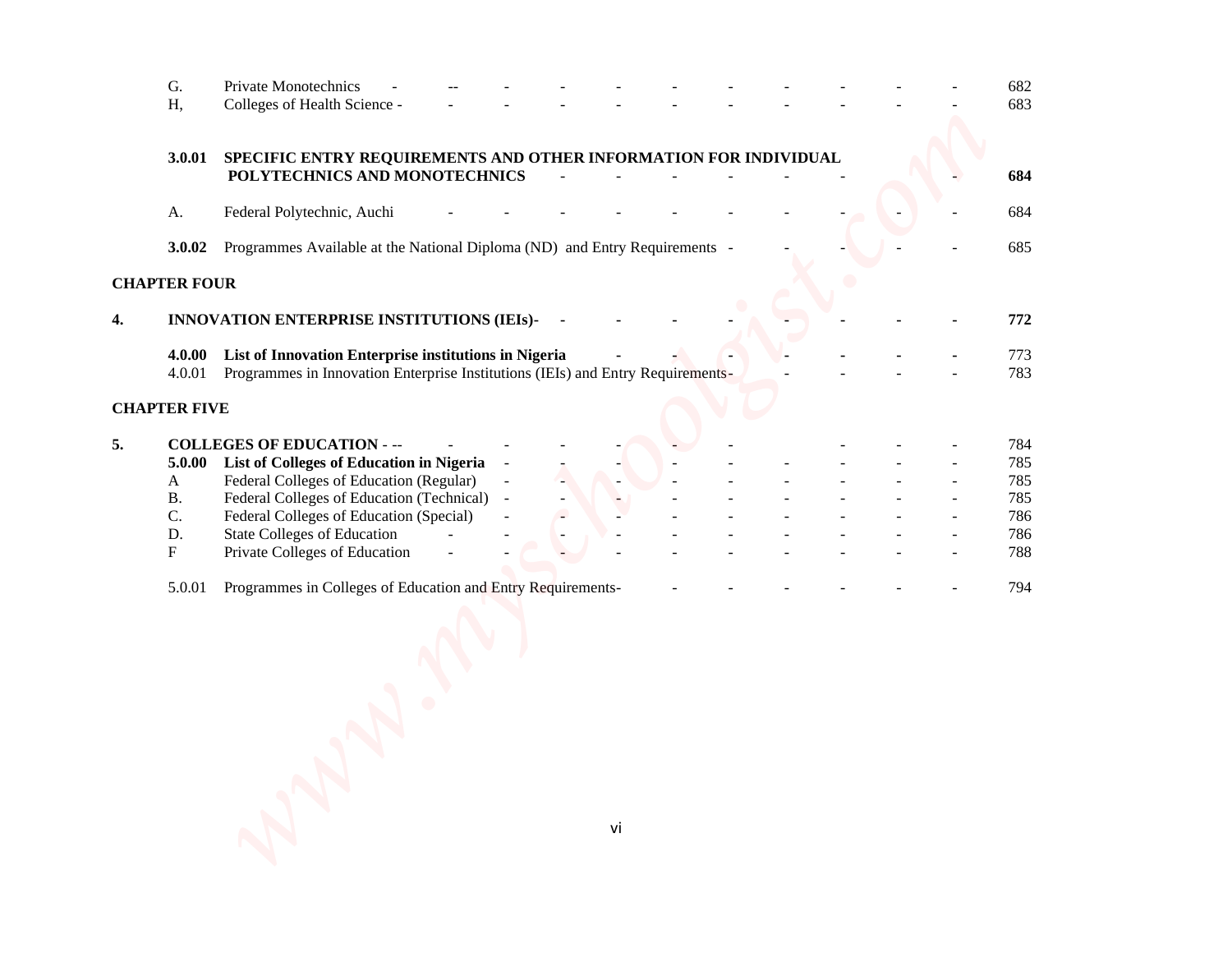### JOINT ADMISSIONS AND MATRICULATION BOARD

# **GUIDELINES FOR ADMISSIONS TO FIRST DEGREE, NATIONAL DIPLOMA (ND), NATIONAL INNOVATION DIPLOMA (NID) AND NIGERIA CERTIFICATE IN EDUCATION (NCE) PROGRAMMES IN UNIVERSITIES, OTHER DEGREE-AWARDING INSTITUTIONS, MONOTECHNICS, POLYTECHNICS, INNOVATION ENTERPRISE INSTITUTIONS AND COLLEGES OF EDUCATION IN NIGERIA**  *Windows And Maximidation School (Windows And School (Windows And School (Windows And School (Windows And School (Windows And School (Windows And School (Windows And School (Windows And School (Windows And School (Windows*

#### **2020 BROCHURE**

**NATIONAL HEADQUARTERS**

SULEJA ROAD, BWARI, P.M.B. 189, GARKI, ABUJA, NIGERIA. PHONE: 07055520289, 08188840369, 08123658955, Website: www.jamb.gov.ng support.jamb.gov.ng www.jamb.org.ng E-mail: enquiries@jamb.gov.ng

**HEADQUARTERS ANNEXES**

**LAGOS**

11 OJORA ROAD, IKOYI, P.M.B. 12748, LAGOS, LAGOS STATE. e-mail: lagos@jamb.gov.ng

#### LIAISON OFFICE

**FCT** 4B254-6/264-8 2 nd Floor. Annex II, Federal Secretariat Complex Shehu Shagari Way, Abuja. & No 19, Karaye Street, Garki II, Abuja e-mail: fct@jamb.gov.ng

**KADUNA** 79, TAFAWA BALEWA WAY, P. M. B. 2200, KADUNA, KADUNA STATE. e-mail: kaduna@jamb.gov.ng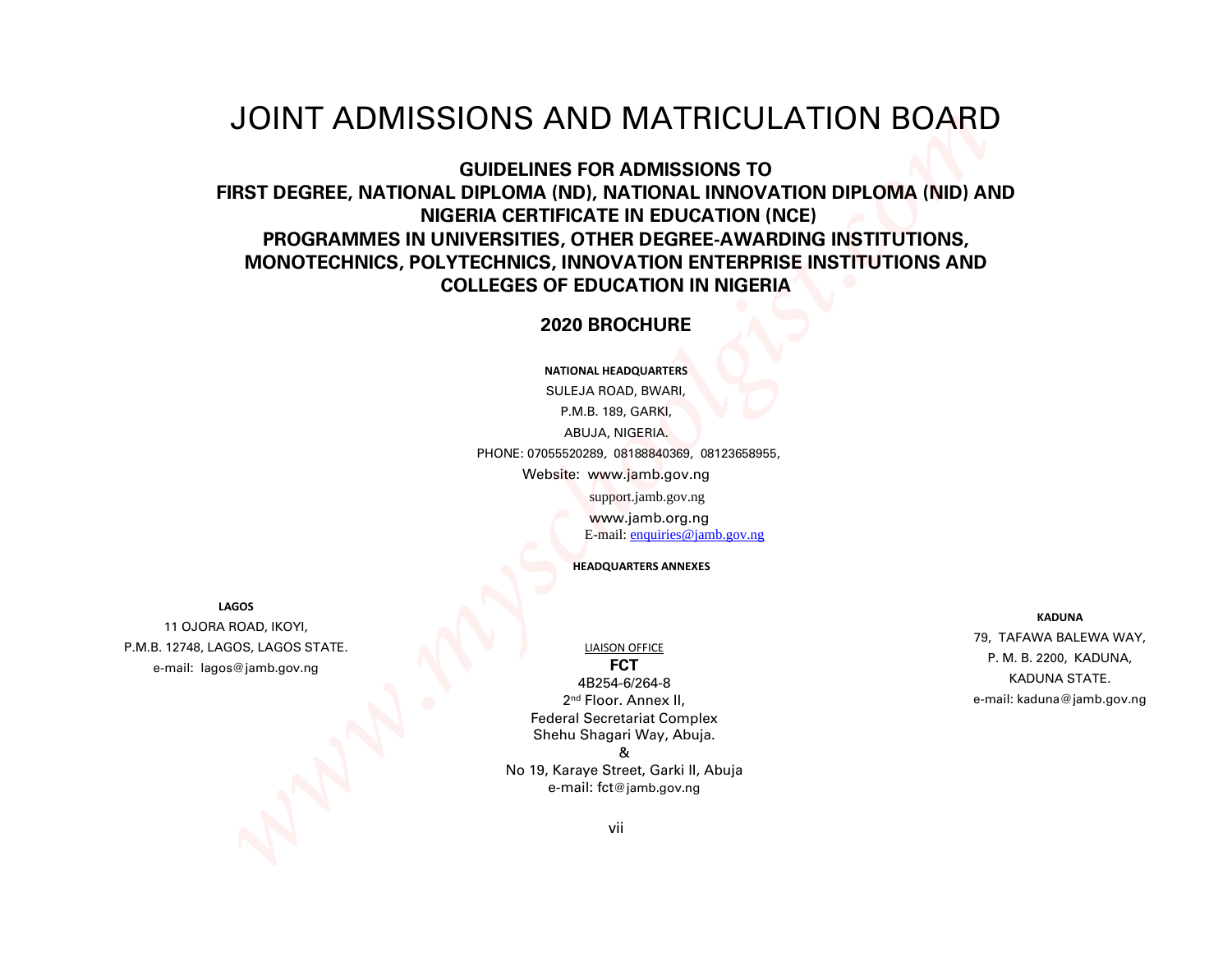#### **ZONAL OFFICES**

| <b>ZONAL OFFICES</b>                                                                                                                                                               |                                                                                                                                                                     |
|------------------------------------------------------------------------------------------------------------------------------------------------------------------------------------|---------------------------------------------------------------------------------------------------------------------------------------------------------------------|
| <b>EDO</b><br>Plot 21B, Ikpokpan Road, GRA,<br>P. M. B. 1169, Benin City, Edo State.<br>e-mail: edo@jamb.gov.ng                                                                    | <b>NIGER</b><br>Plot 2, (3 Arms Zone) Along Eastern Bye-pass,<br>Maitumbi Road,<br>P. M. B. 185, Minna.<br>Niger State.<br>e-mail: niger@jamb.gov.ng                |
| <b>ENUGU</b><br>No. 22, Annang Street, Off Nkpokiti Junction,<br>Ogui New Layout, Former City Girls',<br>Beside Queens School, Enugu,<br>Enugu State.<br>e-mail: enugu@jamb.gov.ng | <b>ONDO</b><br>Quarters 92, Alagbaka Estate<br>Near C.B.N. Office, IBB Avenue<br>Akure,<br>e-mail: ondo@jamb.gov.ng                                                 |
| <b>IMO</b><br>Okigwe Road Secretariat Complex,<br>P. M. B. 1020,<br>Owerri.<br>E-mail: imo@jamb.gov.ng                                                                             | <b>OYO</b><br>Quarters 845,<br>Opposite Ikolaba Grammar School,<br>Agodi G. R. A., Ibadan,<br>P. M. B. 58,<br>Agodi Post Office, Ibadan,<br>e-mail: oyo@jamb.gov.ng |
| <b>KANO</b><br>Rumfa College,<br>B. U. K. Road, Kano,<br>Kano State.<br>e-mail: kano@jamb.gov.ng                                                                                   | <b>RIVERS</b><br>9, Ozuzu Close<br>"D" Line, Port Harcourt<br>e-mail: rivers@jamb.gov.ng                                                                            |
| <b>KWARA</b><br>Oyun Bridge,<br>Jebba Road, Ilorin,<br>P.M.B. 1371,<br>llorin,<br>Kwara State.<br>e-mail: kwara@jamb.gov.ng                                                        | <b>SOKOTO</b><br>3rd Floor, Block 19,<br>Shehu Kangiwa Secretariat,<br>Sokoto.<br>e-mail: sokoto@jamb.gov.ng                                                        |
|                                                                                                                                                                                    |                                                                                                                                                                     |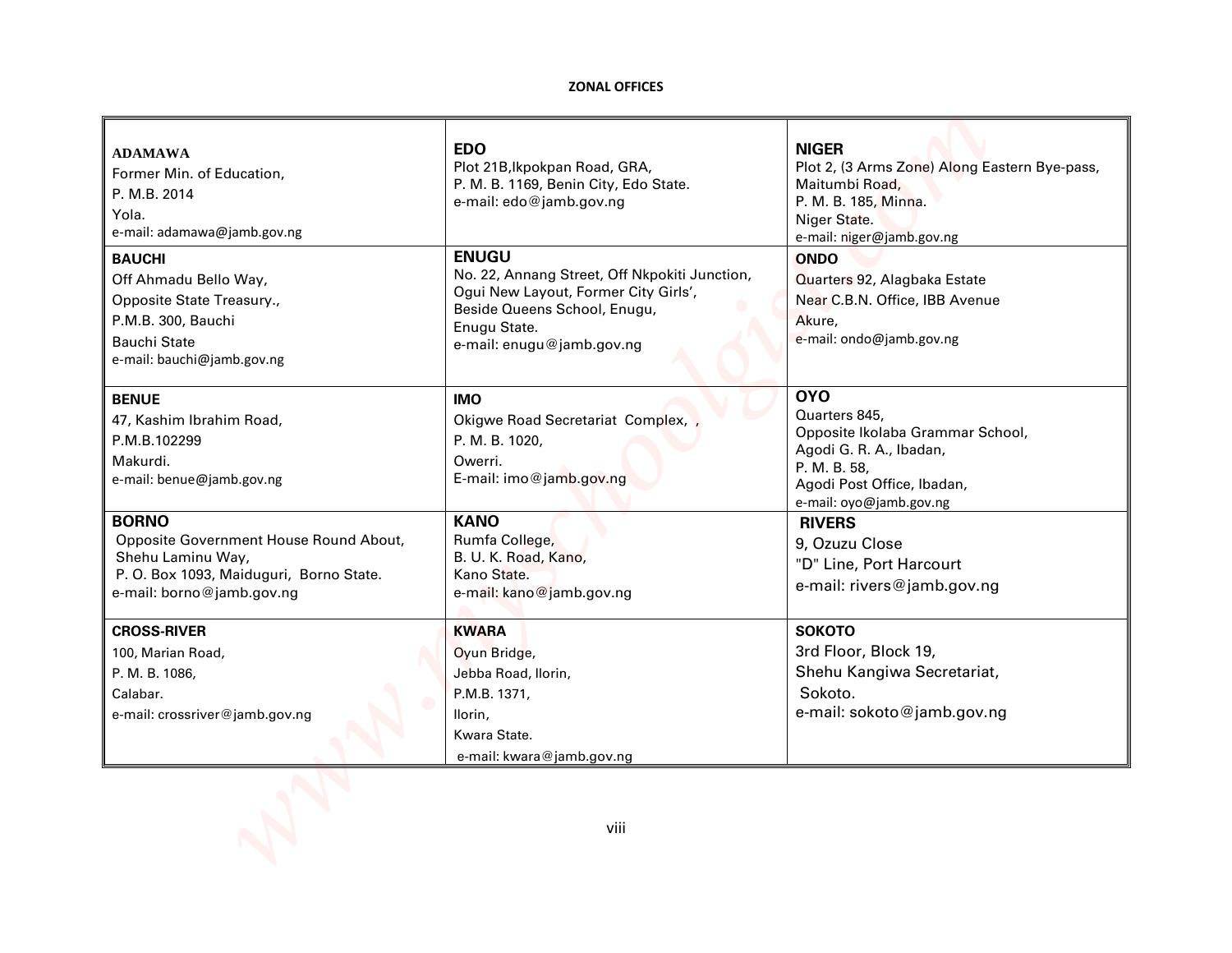|                                    |                                     | <b>STATE OFFICES</b>                    |                                       |
|------------------------------------|-------------------------------------|-----------------------------------------|---------------------------------------|
| <b>ABIA</b>                        | <b>EBONYI</b>                       | <b>KEBBI</b>                            | <b>PLATEAU</b>                        |
| Abia State Old Secretariat,        | State Secretariat Complex,          | 1, Justice Usman Mohammed Road,         | 56, Murtala Muhammed Way              |
| 72, School Road (Old Secretariat), | Abakaliki.                          | Off Murtala Mohammed Way,               | P.M.B. 02065                          |
| Beside Umuahia Township Stadium,   | e-mail: ebonyi@jamb.gov.ng          | Tudun Wada,                             | Jos.                                  |
| Umuahia.                           |                                     | P. M. B. 1134,                          | e-mail: plateau@jamb.gov.ng           |
| e-mail: abia@jamb.gov.ng           |                                     | Birnin - Kebbi.                         |                                       |
|                                    |                                     | e-mail: kebbi@jamb.gov.ng               |                                       |
| <b>AKWA-IBOM</b>                   | <b>EKITI</b>                        | <b>KOGI</b>                             | <b>TARABA</b>                         |
| Atiku Abubakar Avenue,             | Beside New CBN, New Iyin Road,      | Block 574 Salau Atima Housing           | Former Accounts Department,           |
| P. M. B. 1095,                     | Ado-Ekiti                           | Estate,                                 | Teaching Service Board,               |
| Uyo.                               | Ekiti State.                        | Opposite Lokongoma Phase II,            | Old T/C Road,                         |
| e-mail: akwaibom@jamb.gov.ng       | e-mail: ekiti@jamb.gov.ng           | P. M. B. 1057,                          | P. M. B. 1127,                        |
|                                    |                                     | Lokoja.                                 | Jalingo.                              |
|                                    |                                     | e-mail: kogi@jamb.gov.ng                | e-mail: taraba@jamb.gov.ng            |
| <b>ANAMBRA</b>                     | <b>GOMBE</b>                        | <b>NASARAWA</b>                         | <b>YOBE</b>                           |
| Amawbia By-Pass,                   | Plot No. 2, Doctors' Quarters,      | Former Studio of Nasarawa Broadcasting  | Bukar Abba Ibrahim Way,               |
| P.M.B. 6046                        | C/o General Buhari Housing Estate,  | Service, Near Deputy Governor's Office, | (Formerly Maiduguri Road),            |
| Awka,                              | G.R.A. New Layout,                  | Jos Road Secretariat,                   | P. M. B. 1109,                        |
| e-mail: anambra@jamb.gov.ng        | P. M. B. 133,                       | P.M.B. 107,                             | Damaturu.<br>e-mail: yobe@jamb.gov.ng |
|                                    | Gombe.<br>e-mail: gombe@jamb.gov.ng | Lafia<br>e-mail: nasarawa@jamb.gov.ng   |                                       |
| <b>BAYELSA</b>                     | <b>JIGAWA</b>                       | <b>OGUN</b>                             | <b>ZAMFARA</b>                        |
| 3, Police Headquarters Road,       | Hussain Adamu Polytechnic,          | Premises of Ogun State Staff            | 8, Sokoto Road,                       |
| Yenagoa.                           | Dutse.                              | Development Center,                     | Opposite Wambai House,                |
| e-mail: bayelsa@jamb.gov.ng        | e-mail: jigawa@jamb.gov.ng          | Ibrahim Babangida Boulevard,            | P.M.B. 01120,                         |
|                                    |                                     | Abeokuta.                               | Gusau.                                |
|                                    |                                     | e-mail: ogun@jamb.gov.ng                | e-mail: zamfara@jamb.gov.ng           |
| <b>DELTA</b>                       | <b>KATSINA</b>                      | <b>OSUN</b>                             |                                       |
| Okpanam Road,                      | Muhammad Dikko Road                 | <b>Technical College Premises,</b>      |                                       |
| By NTA Junction,                   | Opposite KCK, Katsina               | Iwo Road,                               |                                       |
| P. M. B. 95093, Asaba,             | P. M. B. 2144,                      | P. M. B. 4330,                          |                                       |
| e-mail: delta@jamb.gov.ng          | Katsina,                            | Osogbo.                                 |                                       |
|                                    | e-mail: katsina@jamb.gov.ng         | e-mail: osun@jamb.gov.ng                |                                       |